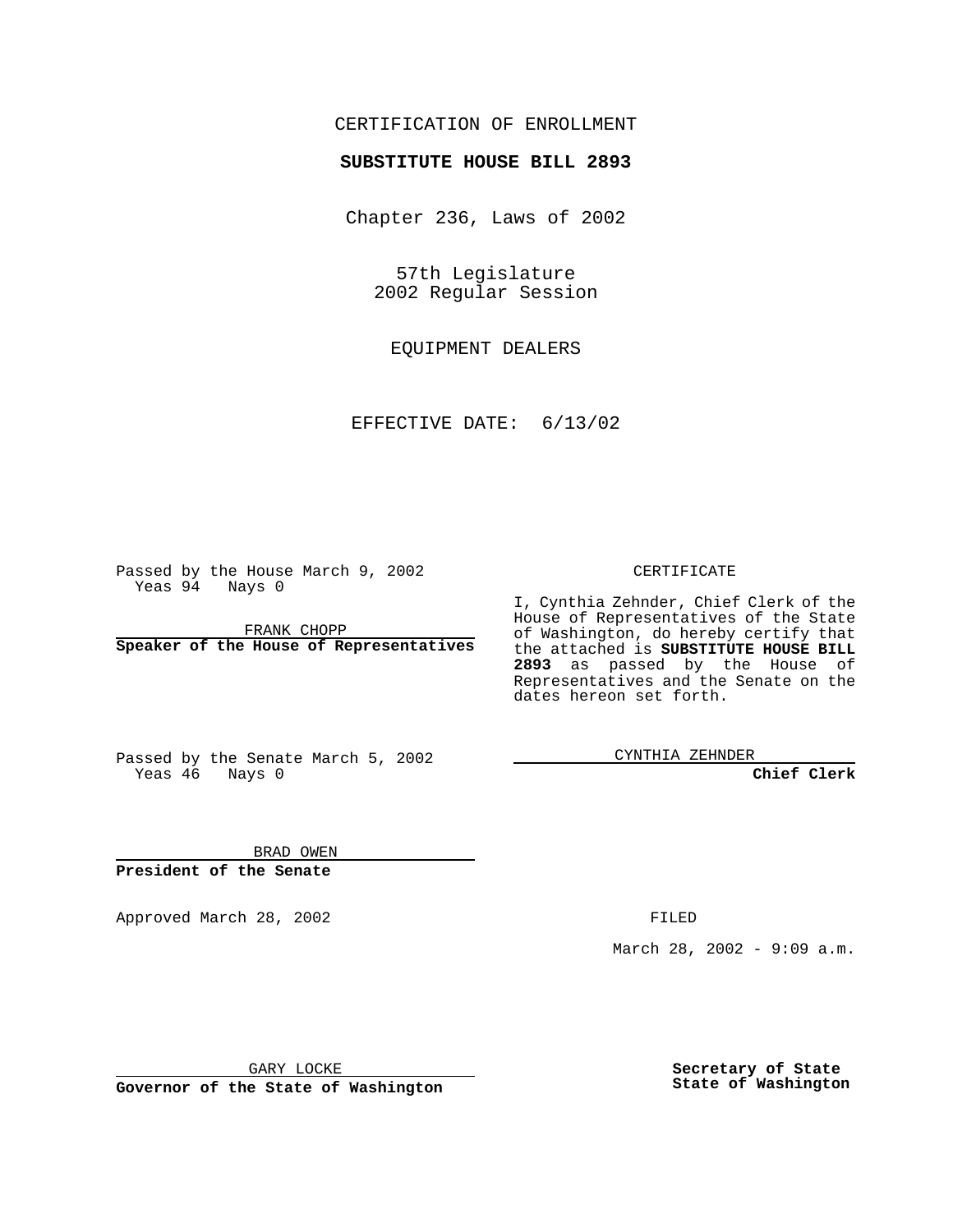## **SUBSTITUTE HOUSE BILL 2893** \_\_\_\_\_\_\_\_\_\_\_\_\_\_\_\_\_\_\_\_\_\_\_\_\_\_\_\_\_\_\_\_\_\_\_\_\_\_\_\_\_\_\_\_\_\_\_

\_\_\_\_\_\_\_\_\_\_\_\_\_\_\_\_\_\_\_\_\_\_\_\_\_\_\_\_\_\_\_\_\_\_\_\_\_\_\_\_\_\_\_\_\_\_\_

#### AS AMENDED BY THE SENATE

Passed Legislature - 2002 Regular Session

#### **State of Washington 57th Legislature 2002 Regular Session**

**By** House Committee on Commerce & Labor (originally sponsored by Representatives Clements and Conway)

Read first time 02/08/2002. Referred to Committee on .

 AN ACT Relating to equipment dealers; amending RCW 19.98.010, 19.98.020, 19.98.030, 19.98.040, 19.98.100, 19.98.120, and 19.98.130; adding new sections to chapter 19.98 RCW; and repealing RCW 19.98.110.

BE IT ENACTED BY THE LEGISLATURE OF THE STATE OF WASHINGTON:

 NEW SECTION. **Sec. 1.** A new section is added to chapter 19.98 RCW to read as follows:

 The definitions in this section apply throughout this chapter unless the context clearly requires otherwise.

 (1) "Audit" means a review by a supplier of a dealer's warranty claims records.

 (2) "Change in competitive circumstances" means to materially impact a specific dealer's ability to compete with similarly situated dealers selling the same brand of equipment.

 (3) "Current net price" means the price charged to a dealer for repair parts as listed in the printed price list, catalog, or electronic catalog of the supplier in effect at the time a warranty claim is made and superseded parts listed in current price lists, catalogs, or electronic catalogs when parts had previously been purchased from the supplier and held by the dealer on the date of the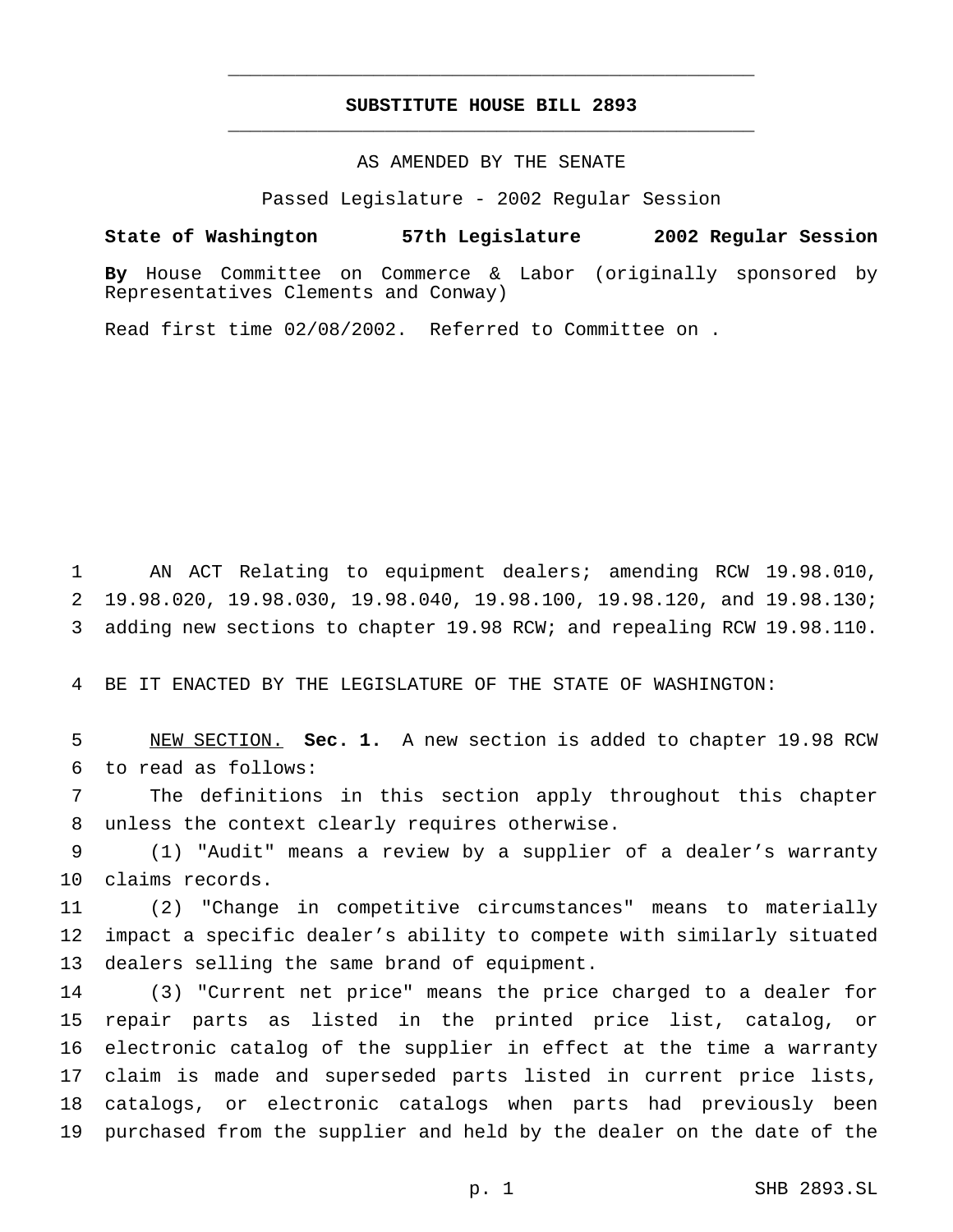cancellation or discontinuance of a dealer agreement or thereafter received by the dealer from the supplier.

 (4) "Dealer" means a person primarily engaged in the retail sale and service of farm equipment, including a person engaged in the retail sale of outdoor power equipment who is primarily engaged in the retail sale and service of farm equipment. Dealer does not include a person primarily engaged in the retail sale of outdoor power equipment or a supplier.

 (5) "Dealer agreement" means an oral or written contract or agreement for a definite or indefinite period of time in which a supplier of equipment grants to a dealer permission to use a trade name, service mark, or related characteristic, and where there is a community of interest in the marketing of equipment or services related to the equipment at wholesale, retail, leasing, or otherwise.

 (6) "Dealership" means the retail sale business engaged in by a dealer under a dealer agreement.

 (7) "Distributor" means a person who sells or distributes new equipment to dealers or who maintains distributor representatives within the state.

 (8) "Distributor branch" means a branch office, maintained by a distributor, that sells or distributes new equipment to dealers. "Distributor branch" includes representatives of the branch office.

(9)(a) "Equipment" includes:

 (i) Farm equipment. Farm equipment includes but is not limited to tractors, trailers, combines, tillage implements, balers, and other equipment, including attachments and accessories that are used in the planting, cultivating, irrigation, harvesting, and marketing of agricultural, horticultural, or livestock products.

 (ii) Outdoor power equipment. Outdoor power equipment includes self-propelled equipment that is used to maintain commercial, public, or residential lawns and gardens or used in landscape, turf, or golf course maintenance.

 (b) "Equipment" does not include motor vehicles designed or intended for use upon public roadways as defined in RCW 46.70.011 or motorcycles as defined in RCW 46.94.010.

 (10) "Factory branch" means a branch office maintained by a manufacturer that makes or assembles equipment for sale to distributors or dealers or that is maintained for directing and supervising the representatives of the manufacturer.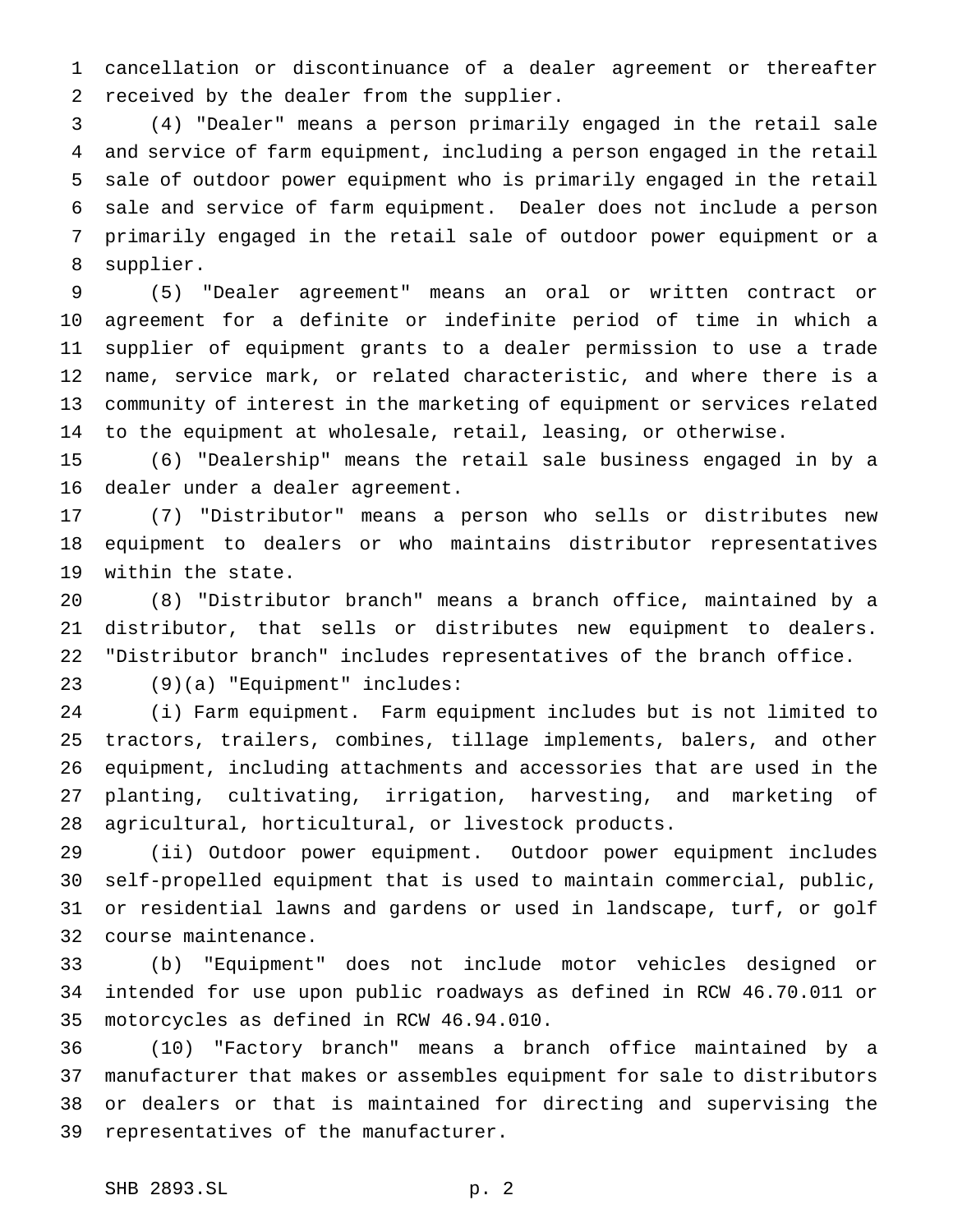(11) "Factory representative" means a person employed by a manufacturer or by a factory branch for the purpose of selling or promoting the sale of equipment or for supervising, servicing, instructing, or contracting with dealers or prospective dealers.

 (12) "Free on board" or "F.O.B." has the same meaning as described in RCW 62A.2-319.

 (13) "Geographic market area" means the geographic region for which a particular dealer is responsible for the marketing, selling, leasing, or servicing of equipment pursuant to a dealer agreement.

 (14) "Good cause" means failure by a dealer to comply with requirements imposed upon the dealer by the dealer agreement, provided such requirements are not different from those requirements imposed on other similarly situated dealer in the state either by their terms or in the manner of their enforcement.

 (15) "Manufacturer" means a person engaged in the business of manufacturing or assembling new and unused equipment.

 (16) "Person" includes a natural person, corporation, partnership, trust, or other entity, including any other entity in which it has a majority interest or of which it has control, as well as the individual officers, directors, or other persons in active control of the activities of each entity.

 (17) "Similarly situated dealer" means a dealer of comparable geographic location, volume, and market type.

 (18) "Supplier" means a person or other entity engaged in the manufacturing, assembly, or wholesale distribution of equipment or repair parts of the equipment. "Supplier" includes any successor in interest, including a purchaser of assets, stock, or a surviving corporation resulting from a merger, liquidation, or reorganization of the original supplier, or any receiver or any trustee of the original supplier.

 (19) "Warranty claim" means a claim for payment submitted by a dealer to a supplier for either service, or parts, or both, provided to a customer under a warranty issued by the supplier.

 (20) "Wholesaler" means a person who sells or attempts to sell new equipment exclusively to dealers or to other wholesalers.

 **Sec. 2.** RCW 19.98.010 and 1975 1st ex.s. c 277 s 1 are each amended to read as follows: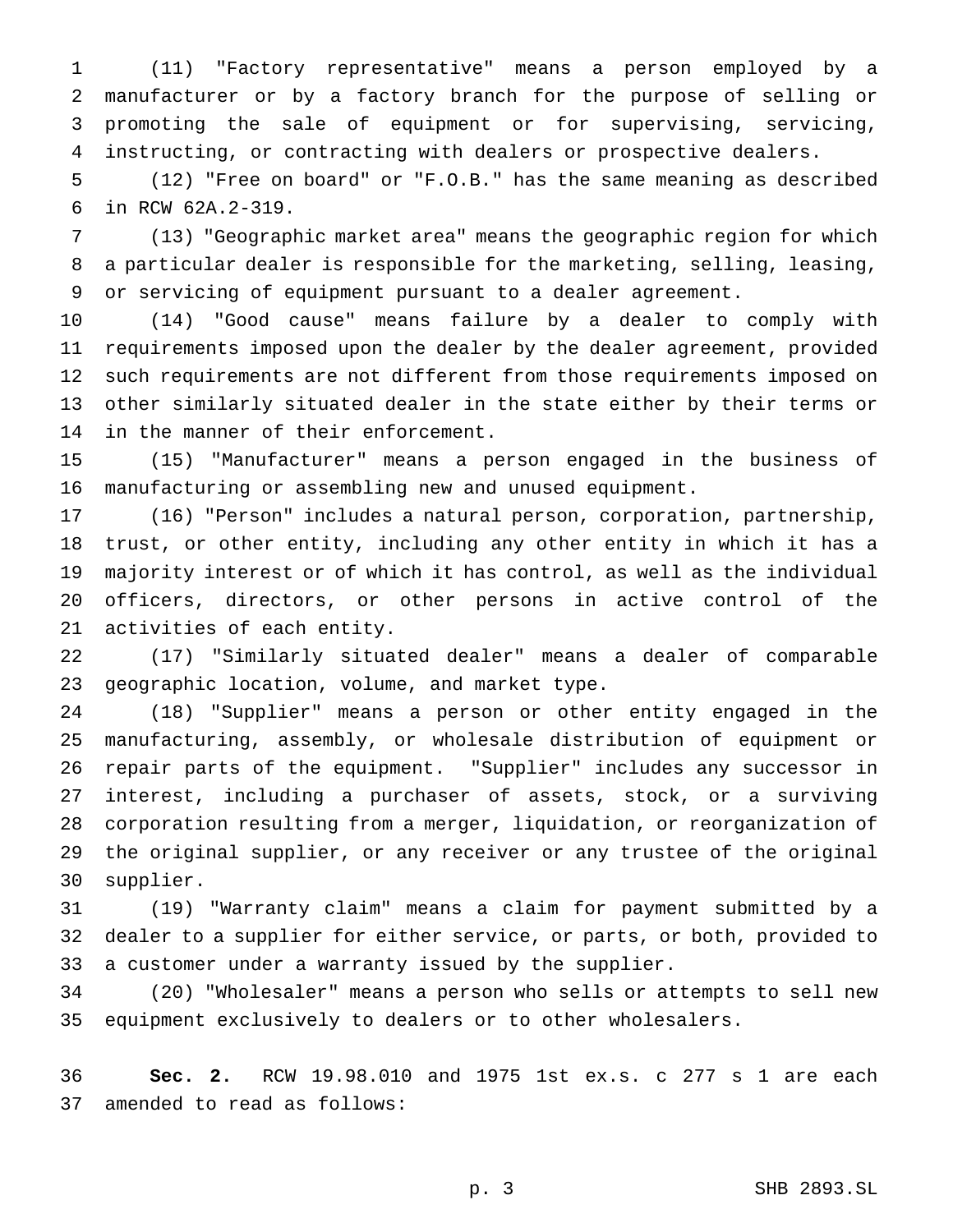1 Whenever any person, firm, or corporation engaged in the ((retail)) 2 sale of ((farm implements and)) equipment, repair parts, or services 3 therefor enters into a written or oral contract with ((any wholesaler, 4 manufacturer, or distributor)) a supplier of ((farm implements, 5 machinery, attachments, accessories)) equipment, or repair parts 6 whereby ((such retailer)) the dealer agrees to maintain a stock of 7 parts ((<del>or complete or whole machines, attachments, or accessories,</del>)) 8 and equipment and either party to such contract desires to cancel or 9 discontinue the contract, unless the ((retailer)) dealer should desire 10 to keep such ((merchandise)) parts and equipment the ((manufacturer, 11 wholesaler, or distributor)) supplier shall pay the ((retailer)) dealer 12 for the ((merchandise. Such)) equipment and reasonable reimbursement 13 for services performed in connection with assembly and predelivery 14 inspections of the equipment. The payment shall be in the amount of 15 one hundred percent of the net cost of all ((current)) unused complete 16 ((farm implements, machinery, attachments, and accessories)) equipment, 17 including transportation charges paid by the ((retailer, and eighty-18 five)) dealer. Equipment purchased more than twenty-four months prior 19 to the cancellation or discontinuance of the dealer agreement is 20 subject to a weather allowance adjustment. The supplier assumes 21 ownership of new unused complete equipment F.O.B. the dealer location. 22 The supplier shall pay the dealer in the amount of ninety-five percent 23 of the current net prices on repair parts, including superseded parts 24 listed in current price lists  $((or))_r$  catalogs, or electronic catalogs 25 which parts had previously been purchased from ((such wholesaler, 26 manufacturer, or distributor)) the supplier and held by ((such 27 retailer)) the dealer on the date of the cancellation or discontinuance 28 of such contract or thereafter received by ((such retailer)) the dealer 29 from the ((wholesaler, manufacturer, or distributor)) supplier. The 30 ((wholesaler, manufacturer, or distributor)) supplier shall also pay 31 ((such retailer)) the dealer a sum equal to five percent of the current 32 net price of all parts returned for the handling, packing, and loading 33 of such parts for return((: PROVIDED, That)), unless the supplier 34 elects to catalog or list the inventory and perform packing and loading 35 of the parts itself. However, the provisions of this section shall 36 apply only to repair parts which are new, unused, and in ((good)) 37 resalable condition. The provisions of this section do not apply to 38 repair parts that were purchased by the dealer in sets of multiple 39 parts unless the sets are complete and in resalable condition, or to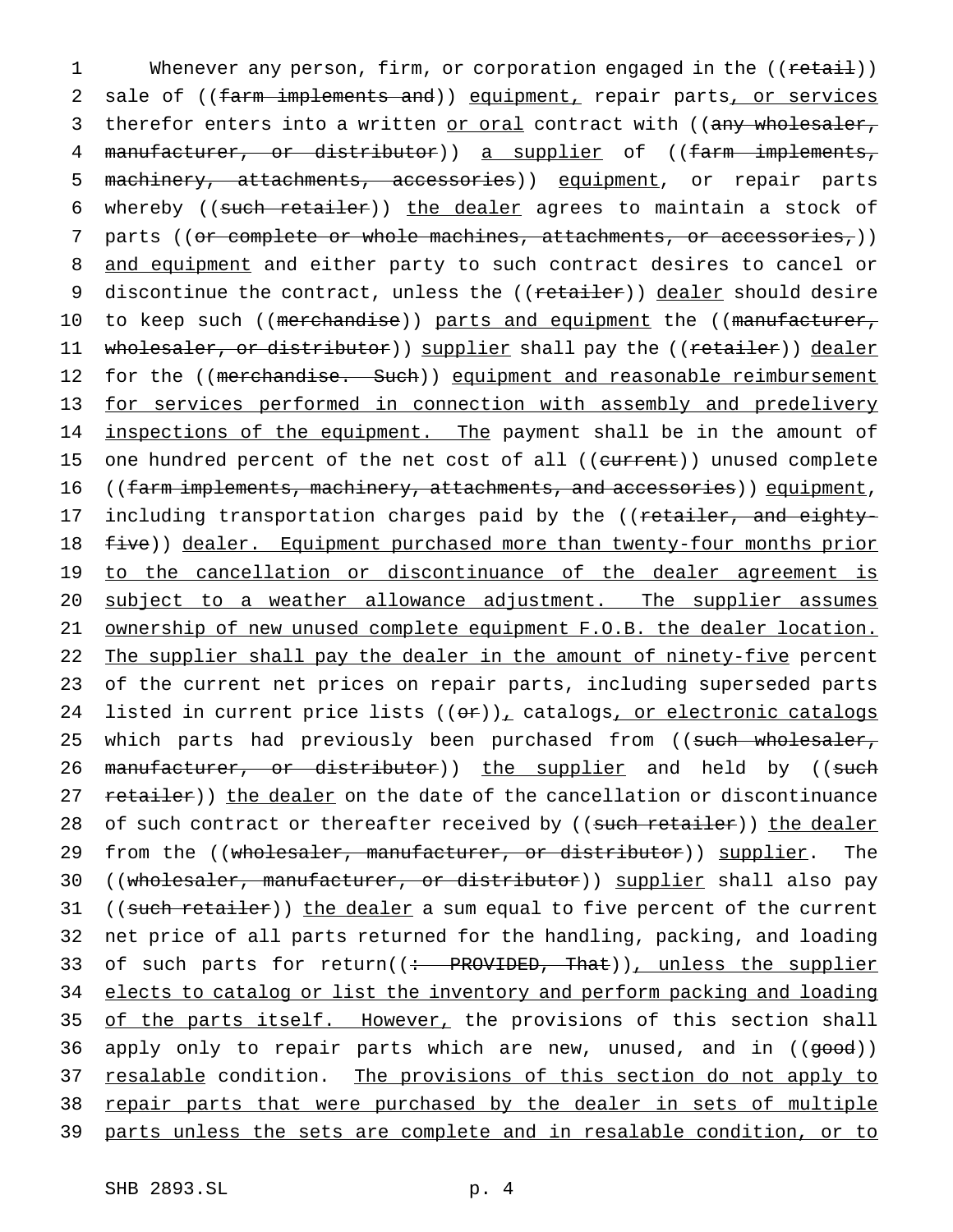1 parts the supplier can demonstrate were identified as nonreturnable 2 when ordered by the dealer.

3 Upon the payment of such amounts, the title to ((such farm 4 implements, farm machinery, attachments, accessories, ) ) the equipment 5 or repair parts( $(\tau)$ ) shall pass to the ((manufacturer, wholesaler, or 6 distributor)) supplier making such payment, and ((such manufacturer, 7 wholesaler, or distributor)) the supplier shall be entitled to the 8 possession of such ((merchandise)) equipment and repair parts.

9 All payments or allowances of credit due dealers under this section 10 shall be paid or credited by the supplier within ninety days after the 11 return of the repair parts or the transfer of equipment. After the 12 ninety days, all sums of credits due include interest at the rate of 13 eighteen percent per year. Title to equipment, attachments, and 14 accessories is transferred to the supplier F.O.B. the dealer location. 15 The provisions of this section shall apply to any ((annual)) part 16 return adjustment agreement made between a ((seller or retailer)) 17 dealer and a ((manufacturer, wholesaler, or distributor)) supplier.

18 A supplier must repurchase specific data processing and computer 19 communications hardware specifically required by the supplier to meet 20 the supplier's minimum requirements and purchased by the dealer in the 21 prior five years and held by the dealer on the date of termination. 22 The supplier must also purchase software required by and sourced from 23 the supplier, provided that the software is used exclusively to support 24 the dealer's business with the supplier. The purchase price is the 25 original net cost to the dealer, less twenty percent per year.

26 A supplier must repurchase, and the dealer must sell to the 27 supplier, specialized repair tools. As applied in this section, 28 specialized repair tools are defined as those tools required by the 29 supplier and unique to the diagnosis or repair of the supplier's 30 products. For specialized repair tools that are in new, unused 31 condition and are applicable to the supplier's current products, the 32 purchase price is one hundred percent of the original net cost to the 33 dealer. For all other specialized repair tools, the purchase price is 34 the original net cost to the dealer less twenty percent per year.

 A supplier must repurchase, and the dealer must sell to the supplier, current signage. As used in this section, "current signage" 37 means the principal outdoor signage required by the supplier that displays the supplier's current logo or similar exclusive identifier, and that identifies the dealer as representing either the supplier or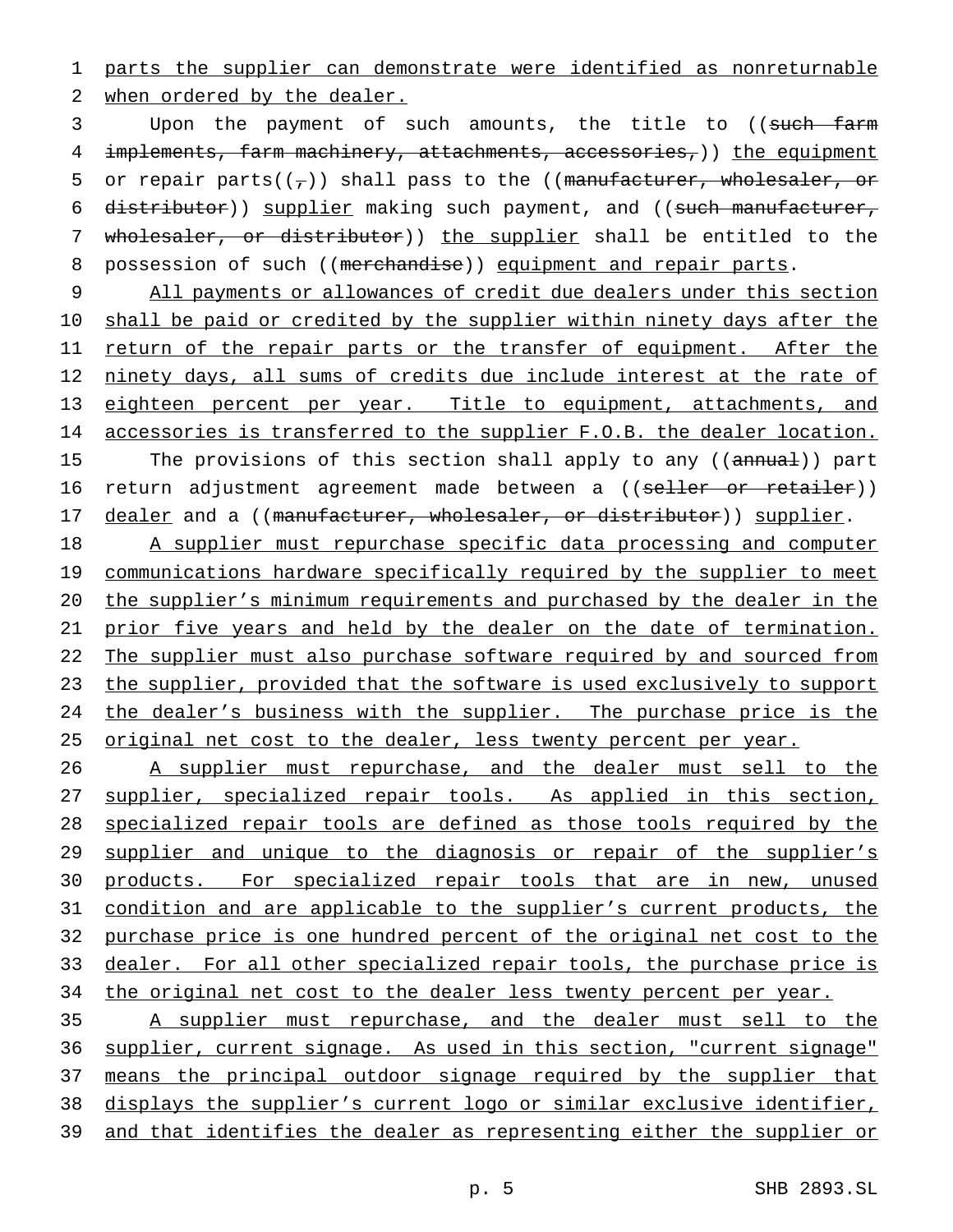1 the supplier's products, or both. The purchase price is the original 2 net cost to the dealer less twenty percent per year, but may in no case 3 be less than fifty percent of the original net cost to the dealer.

4 The provisions of this section shall be supplemental to any 5 agreement between the ((retailer)) dealer and the ((manufacturer, 6 wholesaler, or distributor)) supplier covering the return of ((farm 7 implements, machinery, attachments, accessories, ) equipment and repair 8 parts so that the ((retailer)) dealer can elect to pursue either his or 9 her contract remedy or the remedy provided herein, and an election by 10 the ((retailer)) dealer to pursue his or her contract remedy shall not 11 bar his <u>or her</u> right to the remedy provided herein as to ((those farm 12 implements, machinery, attachments, accessories,)) equipment and repair 13 parts not affected by the contract remedy.

 The provisions of this section shall apply to all contracts now in effect which have no expiration date and are a continuing contract, and all other contracts entered into or renewed after January 1, 1976. Any contract in force and effect on January 1, 1976, which by its own terms will terminate on a date subsequent thereto shall be governed by the law as it existed prior to this chapter: PROVIDED, That no contract covered by this chapter may be canceled by any party without good 21 cause. For the purposes of this section, good cause shall include, but shall not be restricted to, the failure of any party to comply with the lawful provisions of the contract, the adjudication of any party to a 24 contract as a bankrupt, wrongful refusal of ((manufacturer, wholesaler, 25 <del>or distributor</del>)) <u>the supplier</u> to supply ((<del>farm machinery, farm</del> 26 implements)) equipment and repair parts therefor.

27 **Sec. 3.** RCW 19.98.020 and 2000 c 171 s 66 are each amended to read 28 as follows:

29 All repurchase payments to ((retailers and sellers)) dealers made 30 pursuant to RCW 19.98.010 shall be less amounts owed on any lien or 31 claim then outstanding upon such items covered by this section. Any 32 ((wholesaler, manufacturer, or distributor)) supplier making repurchase 33 payments covered by this chapter to any ((retailer or seller)) dealer 34 shall satisfy such secured liens or claims pursuant to Article 35 ((62A.9)) 62A.9A RCW less any interest owed to the lienholder arising 36 from the financing of such items which shall be paid to any such 37 secured lienholder by the ((retailer or seller)) dealer. In no case 38 shall the ((wholesaler, manufacturer, or distributor)) supplier, in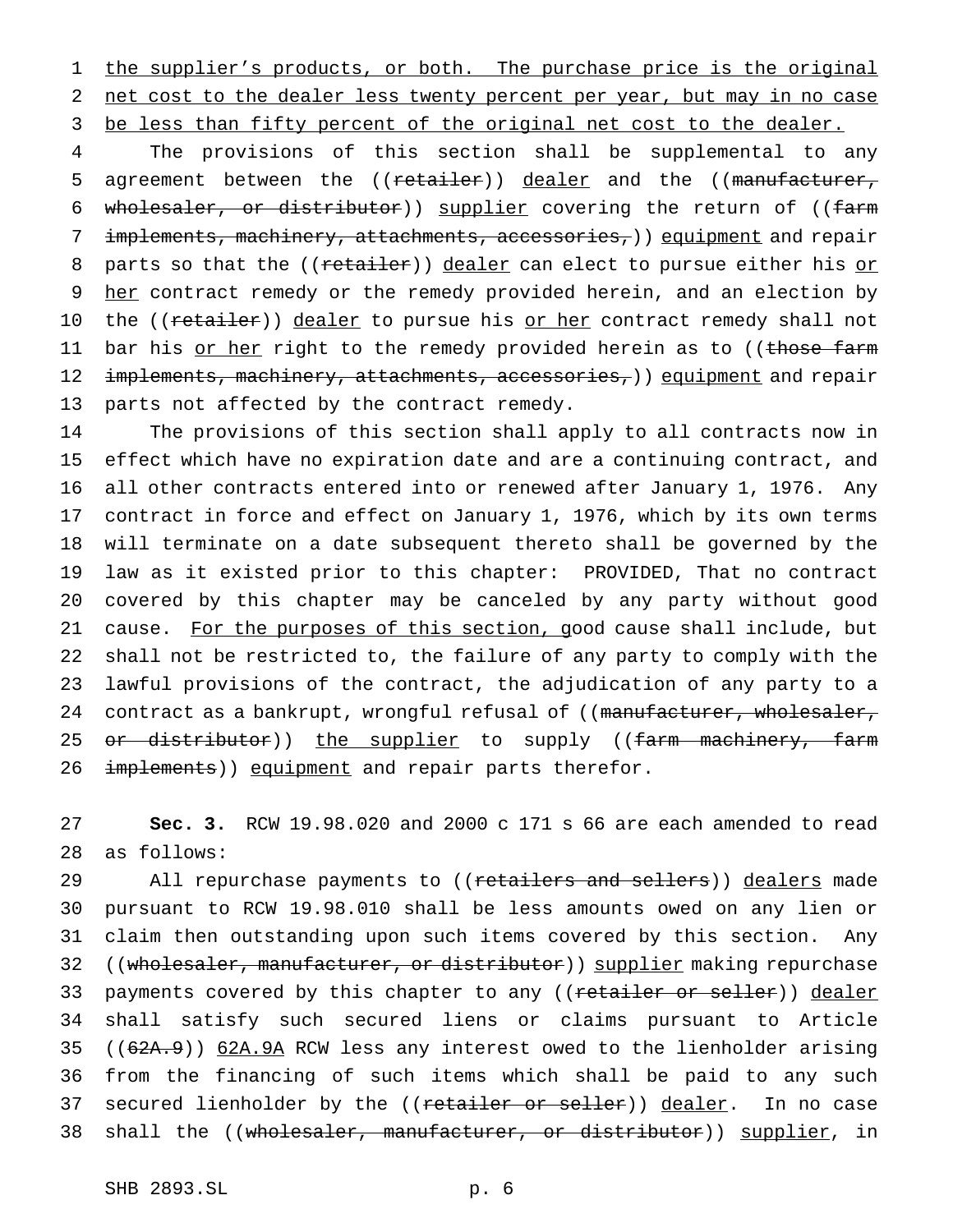1 making payments covered by RCW 19.98.010, pay in excess of those 2 amounts prescribed therein.

3 **Sec. 4.** RCW 19.98.030 and 1975 1st ex.s. c 277 s 3 are each 4 amended to read as follows:

5 The prices of ((farm implements, machinery)) equipment and repair 6 parts therefor, required to be paid to any ((<del>retail</del>)) dealer as 7 provided in RCW 19.98.010 shall be determined by taking one hundred 8 percent of the net cost ((on farm implements, machinery, and 9 attachments, and eighty-five)) of the invoiced price of equipment and 10 ninety-five percent of the current net price of repair parts therefor 11 as shown upon the ((manufacturer's, wholesaler's, or distributor's)) 12 supplier's price lists ((or)), catalogues, or electronic catalogs in 13 effect at the time such contract is canceled or discontinued.

14 The supplier assumes transfer of ownership of equipment F.O.B. 15 dealer location.

16 **Sec. 5.** RCW 19.98.040 and 1975 1st ex.s. c 277 s 4 are each 17 amended to read as follows:

18 In the event that any ((manufacturer, wholesaler, or distributor of 19 farm machinery, farm implements,)) supplier of equipment and repair 20 parts ((therefor)), upon cancellation or discontinuation of a contract 21 by either a ((retailer)) dealer or ((a manufacturer, wholesaler, or 22 distributor)) supplier, fails or refuses to make payment to such dealer 23 as is required by RCW 19.98.010, ((such manufacturer, wholesaler, or 24 distributor shall be)) the supplier is liable in a civil action to be 25 brought by ((such retailer)) the dealer for such payments as are 26 required by RCW 19.98.010.

27 **Sec. 6.** RCW 19.98.100 and 1990 c 124 s 1 are each amended to read 28 as follows:

29 The legislature of this state finds that the retail distribution 30 and sales of ((agricultural)) equipment, utilizing independent ((retail 31 business)) dealers operating under agreements with ((the manufacturers 32 and distributors)) suppliers, vitally affects the general economy of 33 the state, public interests, and public welfare and that it is 34 necessary to regulate the business relations between the 35 ((independent)) dealers and the ((equipment manufacturers, wholesalers, 36 and distributors)) suppliers.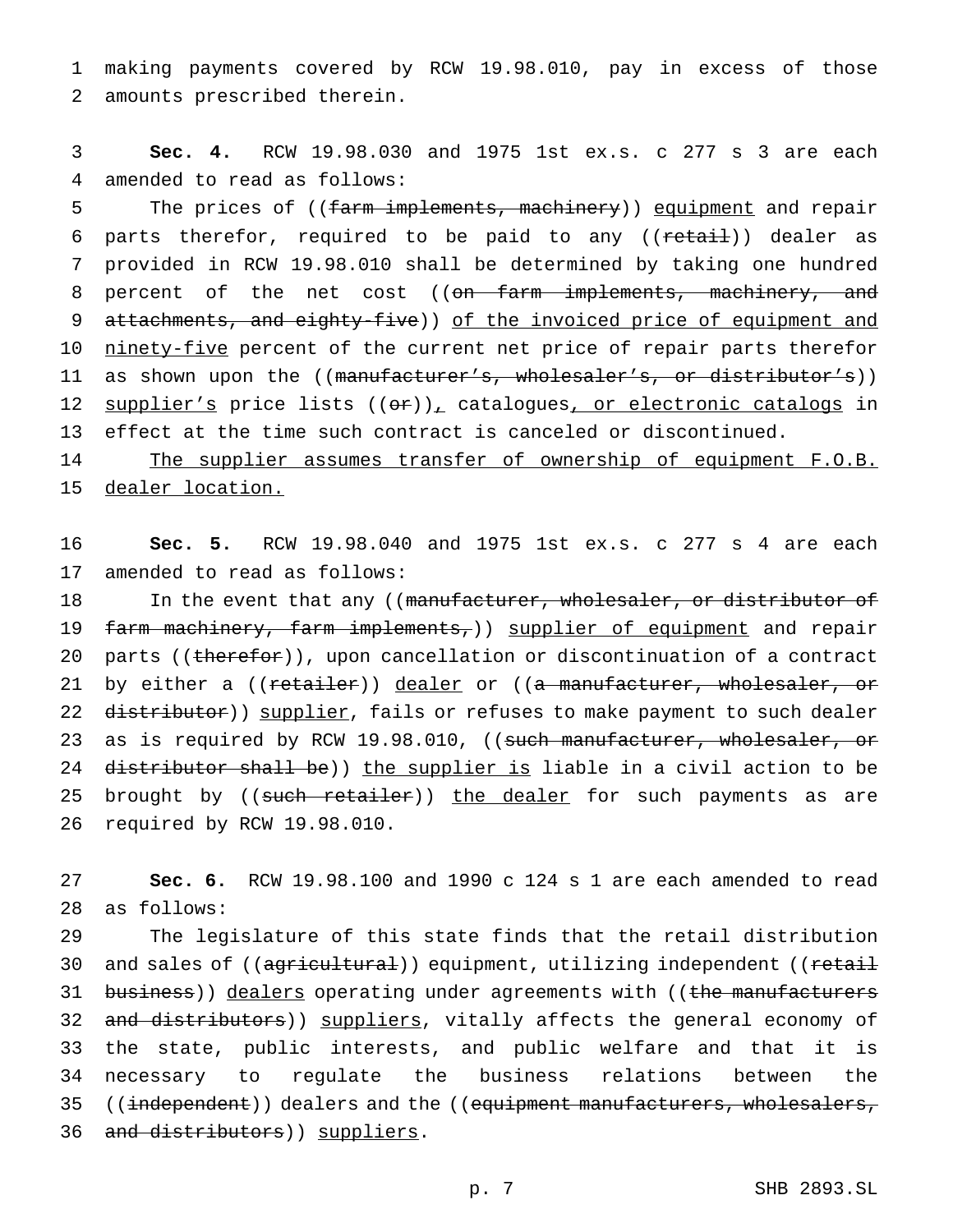1 **Sec. 7.** RCW 19.98.120 and 1990 c 124 s 3 are each amended to read 2 as follows:

3 It shall be a violation of this chapter for a supplier to:

4 (1) Require or attempt to require any ((equipment)) dealer to order 5 or accept delivery of any equipment or parts ((or any equipment with 6 special features or accessories not included in the base list price of 7 such equipment as publicly advertised by the supplier which)) that the 8 ((equipment)) dealer has not voluntarily ordered;

9 (2) Require or attempt to require any ((equipment)) dealer to enter into any agreement, whether written or oral, supplementary to an existing dealer agreement with the supplier, unless such supplementary 12 agreement is imposed on other similarly situated dealers in the state; (3) Refuse to deliver in reasonable quantities and within a 14 reasonable time after receipt of the ((equipment)) dealer's order, to 15 any ((equipment)) dealer having a dealer agreement for the retail sale of new equipment sold or distributed by the supplier, equipment covered by the dealer agreement specifically advertised or represented by the supplier to be available for immediate delivery. However, the failure to deliver any such equipment shall not be considered a violation of this chapter when deliveries are based on prior ordering histories, the priority given to the sequence in which the orders are received, or manufacturing schedules or if the failure is due to prudent and reasonable restriction on extension of credit by the supplier to the 24 ((equipment)) dealer, an act of God, work stoppage or delay due to a strike or labor difficulty, a bona fide shortage of materials, freight 26 embargo, or other cause over which the supplier has no control;

 (4) Terminate, cancel, or fail to renew the dealer agreement of any 28 ((equipment)) dealer or substantially change the ((equipment)) dealer's competitive circumstances, attempt to terminate or cancel, or threaten to not renew the dealer agreement or to substantially change the competitive circumstances without good cause;

32 (5) Condition the renewal, continuation, or extension of a dealer 33 agreement on the ((equipment)) dealer's substantial renovation of the 34 ((equipment)) dealer's place of business or on the construction, 35 purchase, acquisition, or rental of a new place of business by the 36 ((equipment)) dealer unless: The supplier has advised the 37 ((equipment)) dealer in writing of its demand for such renovation, 38 construction, purchase, acquisition, or rental within a reasonable time 39 prior to the effective date of the proposed date of renewal or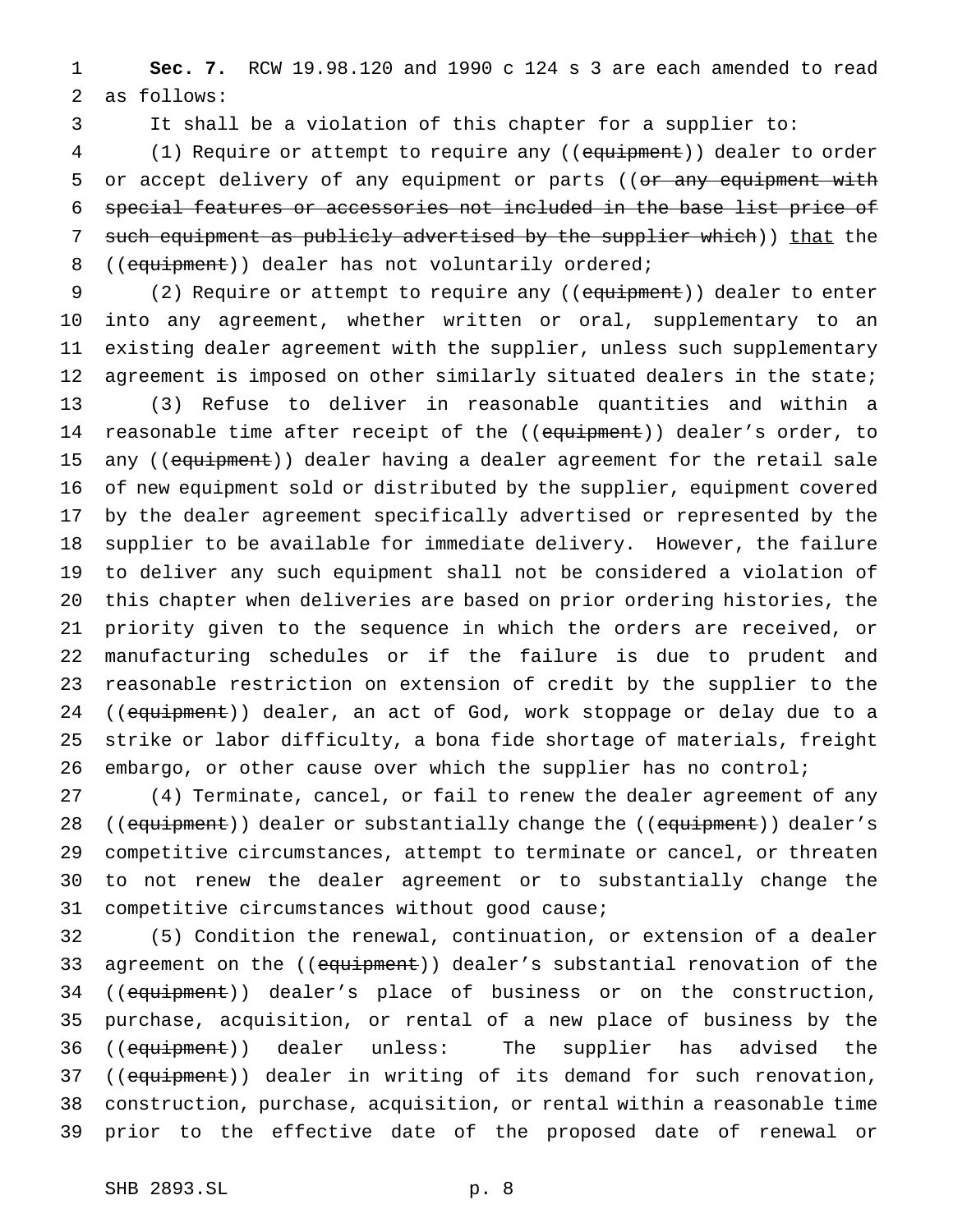extensions, but in no case less than one year; the supplier demonstrates the need for such change in the place of business and the reasonableness of the demand with respect to marketing and servicing the supplier's product and any economic conditions existing at the time 5 in the dealer's trade area; and the ((equipment)) dealer does not make a good faith effort to complete the construction or renovation plans within one year;

 (6) Discriminate in the prices charged for equipment of like grade 9 (( $and$ )), quality, and brand sold by the supplier to similarly situated dealers in this state. This subsection does not prevent the use of differentials which make only due allowance for differences in the cost of manufacture, sale, or delivery resulting from the differing methods or quantities in which such commodities are sold or delivered: 14 PROVIDED, That nothing shall prevent a ((seller)) supplier from offering a lower price in order to meet an equally low price of a competitor, or the services or facilities furnished by a competitor;

17 (7) ((Unreasonably withhold consent for an equipment dealer to 18 change the capital structure of the equipment dealership or the means 19 by which it is financed: PROVIDED, That the equipment dealer meets the 20 reasonable capital requirements of the manufacturer;

21 (8) Prevent, by contract or otherwise, any equipment dealer or any 22 officer, member, partner, or stockholder of any equipment dealer from 23 selling or transferring any part of the interest in the equipment 24 dealership of any of them to any other person or persons or party or 25 parties. However, no equipment dealer, officer, partner, member, or 26 stockholder shall have the right to sell, transfer, or assign the 27 equipment dealership or power of management or control thereunder 28 without the written consent of the supplier. Such consent shall not be 29 unreasonably withheld if the person or persons or party or parties 30 meets the reasonable financial, business experience, and character 31 standards of the supplier;

 $32$   $(9)$ )) Prevent, by contract or otherwise, any equipment dealer from 33 changing the capital structure of the equipment dealership or the means 34 by which the equipment dealership is financed, provided the equipment 35 dealer at all times meets any reasonable capital standards imposed by 36 the supplier or as otherwise agreed to between the equipment dealer and 37 supplier, and provided this change by the equipment dealer does not 38 result in a change of the controlling interest in the executive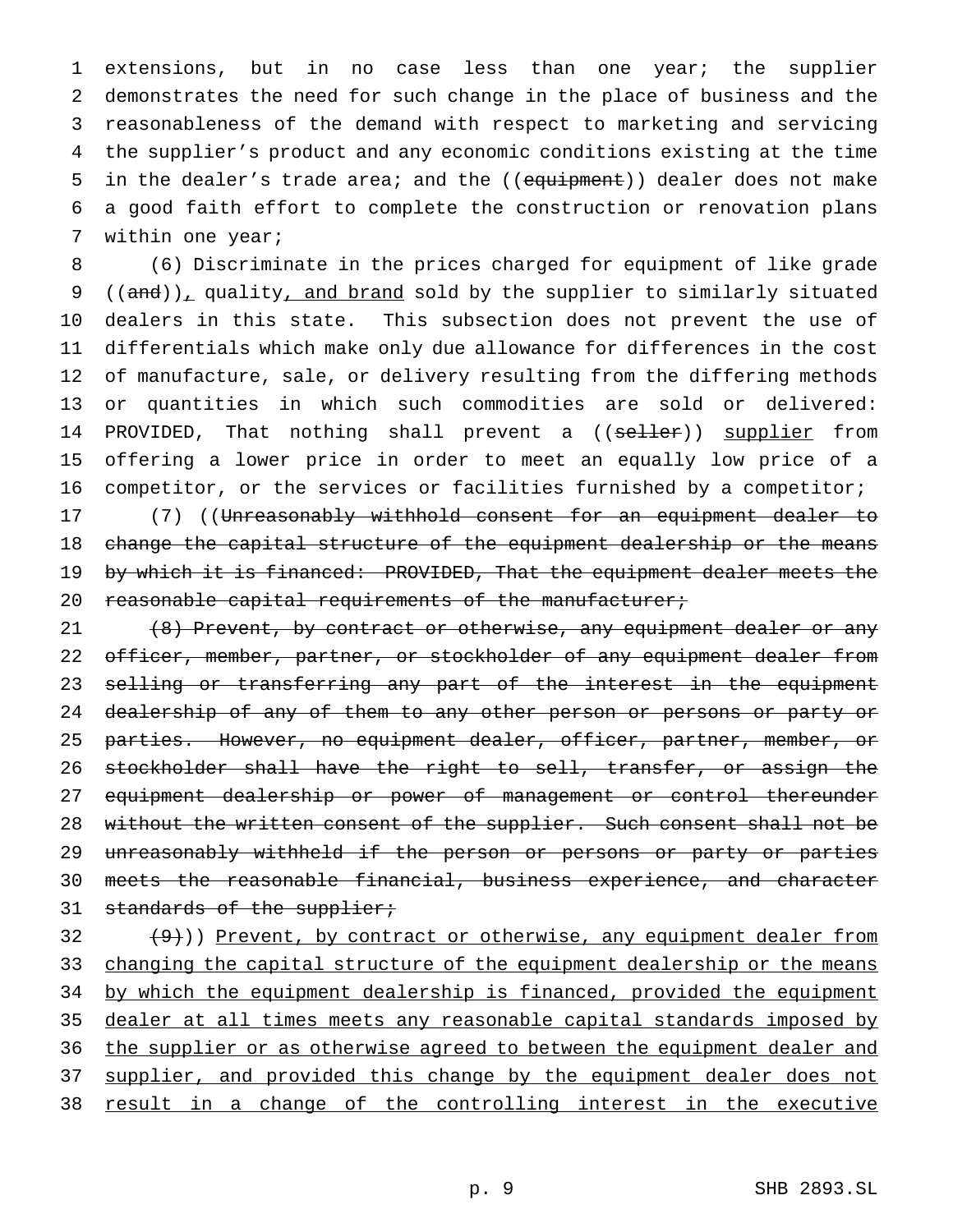1 management or board of directors, or any guarantors of the equipment

2 dealership;

3 (8) Prevent, by contract or otherwise, any equipment dealer or any 4 officer, member, partner, or stockholder of any equipment dealer from 5 selling or transferring any part of the interest of any of them to any 6 other party or parties. However, no equipment dealer, officer, 7 partner, member, or stockholder has the right to sell, transfer, or 8 assign the equipment dealership or power of management or control of 9 the dealership without the written consent of the supplier. Should a 10 supplier determine that the designated transferee is not acceptable, 11 the supplier shall provide the equipment dealer with written notice of 12 the supplier's objection and specific reasons for withholding its 13 consent;

14 (9) Withhold consent to a transfer of interest in an equipment 15 dealership unless, with due regard to regional market conditions and 16 distribution economies, the dealer's area of responsibility or trade 17 area does not afford sufficient sales potential to reasonably support 18 a dealer. In any dispute between a supplier and an equipment dealer, 19 the supplier bears the burden of proving that the dealer's area of 20 responsibility or trade area does not afford sufficient sales potential 21 to reasonably support a dealer. The proof offered must be in writing. 22 The provisions of this subsection do not preclude any other basis for 23 a supplier to withhold consent to a transfer of interest in an 24 equipment dealer;

25 (10) Fail to compensate a dealer for preparation and delivery of 26 equipment that the supplier sells or leases for use within this state 27 and that the dealer prepares for delivery and delivers;

28 (11) Require ((an equipment)) a dealer to assent to a release, 29 assignment, novation, waiver, or estoppel that would relieve any person 30 from liability imposed by this chapter; or

31  $((+10))$   $(12)(a)$  Unreasonably withhold consent, in the event of the 32 death of the ((equipment)) dealer or the principal owner of the 33 ((equipment)) dealership, to the transfer of the ((equipment)) dealer's 34 interest in the ((equipment)) dealership ((to a member or members of 35 the family of the equipment dealer, the principal owner of the 36 equipment dealership, or)) to another qualified individual if the 37 ((family member or other)) qualified individual meets the reasonable 38 financial, business experience, and character standards required by the 39 supplier. Should a supplier determine that the designated ((family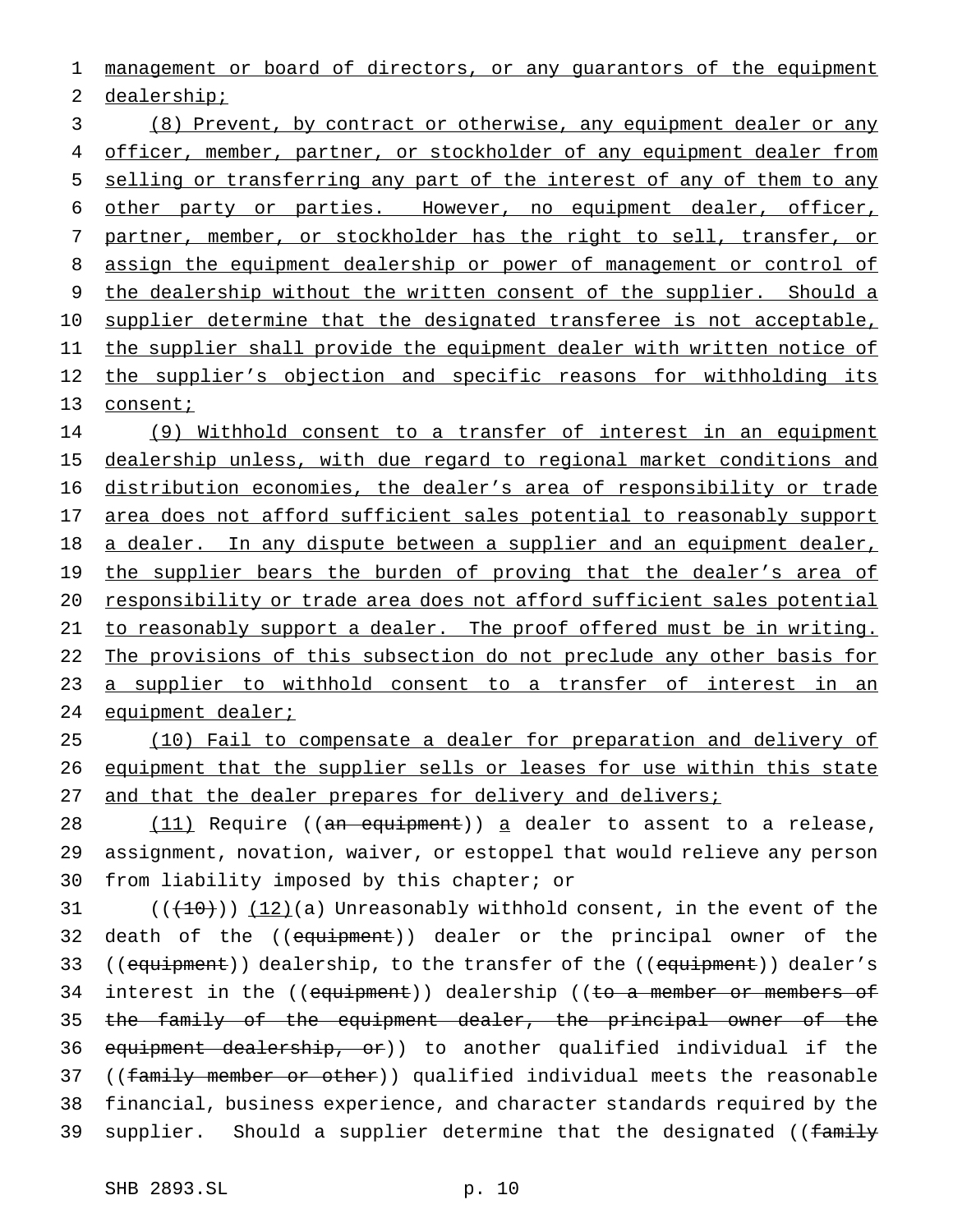1 member or other)) qualified individual does not meet those reasonable 2 written standards, it shall provide the ((equipment)) dealership, heirs 3 to the dealership, or the estate of the dealer with written notice of 4 its objection and specific reasons for withholding its consent. A 5 supplier shall have sixty days to consider ((an equipment)) a dealer's 6 request to make a transfer ((to a family member or other qualified 7 individual)). If the ((family member or other)) qualified individual 8 reasonably satisfies the supplier's objections within sixty days, the 9 supplier shall approve the transfer. ((As used in this section, 10 "family" includes a spouse, parents, siblings, children, stepchildren, 11 sons-in-law, daughters-in-law, and lineal descendants, including those 12 by adoption, of the equipment dealer or principal owner of the 13 equipment dealership.)) Nothing in this section shall entitle a 14 ((family member or other)) qualified individual ((of a deceased dealer 15 or principal owner of the equipment dealership)) to continue to operate 16 the dealership without the consent of the supplier.

17 (b) If a supplier and ((equipment)) dealer have duly executed an 18 agreement concerning succession rights prior to the ((equipment)) 19 dealer's death and the agreement has not been revoked, the agreement 20 shall be observed even if it designates someone other than the 21 surviving spouse or heirs of the decedent as the successor.

22 **Sec. 8.** RCW 19.98.130 and 1990 c 124 s 4 are each amended to read 23 as follows:

24 (1) Except where a grounds for termination or nonrenewal of a 25 dealer agreement or a substantial change in ((an equipment)) a dealer's 26 competitive circumstances are contained in subsection  $(2)(a)$ ,  $(b)$ ,  $(c)$ , 27 (d), (e), or (f) of this section, a supplier shall give ((an 28 equipment)) a dealer ninety days' written notice of the supplier's 29 intent to terminate, cancel, or not renew a dealer agreement or 30 substantially change the ((equipment)) dealer's competitive 31 circumstances. The notice shall state all reasons constituting good 32 cause for termination, cancellation, or nonrenewal and shall provide, 33 except for termination pursuant to subsection (2)(a), (b), (c), (d), or 34 (e) of this section, that the ((equipment)) dealer has sixty days in 35 which to cure any claimed deficiency. If the deficiency is rectified 36 within sixty days, the notice shall be void. The contractual terms of 37 the dealer agreement shall not expire or the ((equipment)) dealer's 38 competitive circumstances shall not be substantially changed without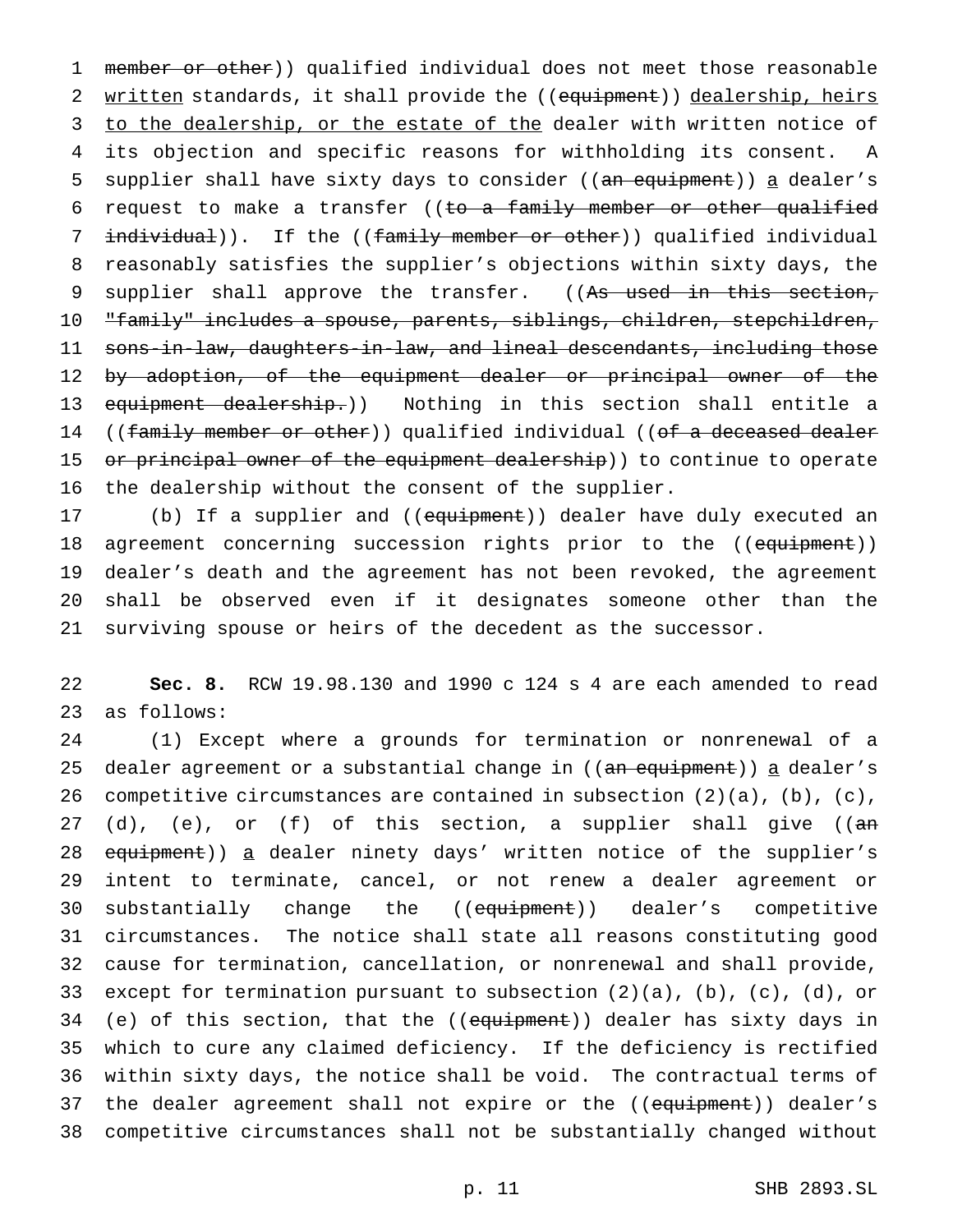1 the written consent of the ((equipment)) dealer prior to the expiration of at least ninety days following such notice.

 (2) As used in RCW 19.98.100 through 19.98.150 and 19.98.911, a termination by a supplier of a dealer agreement shall be with good 5 cause when the ((equipment)) dealer:

 (a) Has transferred a controlling ownership interest in the ((equipment)) dealership without the supplier's consent;

(b) Has made a material misrepresentation to the supplier;

 (c) Has filed a voluntary petition in bankruptcy or has had an 10 involuntary petition in bankruptcy filed against the ((equipment)) dealer which has not been discharged within sixty days after the filing, is in default under the provisions of a security agreement in effect with the supplier, or is insolvent or in receivership;

 (d) Has been convicted of a crime, punishable for a term of imprisonment for one year or more;

 (e) Has failed to operate in the normal course of business for ten consecutive business days or has terminated the business;

18 (f) Has relocated the ((equipment)) dealer's place of business without supplier's consent;

 (g) Has consistently engaged in business practices that are detrimental to the consumer or supplier by way of excessive pricing, misleading advertising, or failure to provide service and replacement parts or perform warranty obligations;

 (h) Has inadequately represented the supplier over a measured period causing lack of performance in sales, service, or warranty areas and failed to achieve market penetration at levels consistent with 27 similarly situated ((equipment)) dealerships in the state based on available record information;

 (i) Has consistently failed to meet building and housekeeping requirements or failed to provide adequate sales, service, or parts personnel commensurate with the dealer agreement;

 (j) Has consistently failed to comply with the applicable licensing laws pertaining to the products and services being represented for and on supplier's behalf; or

 (k) Has consistently failed to comply with the terms of the dealer agreement.

 (3)(a) Notwithstanding the provisions of subsections (1) and (2) of this section, before the termination or nonrenewal of a dealer 39 agreement based upon a supplier's claim that the dealer has failed to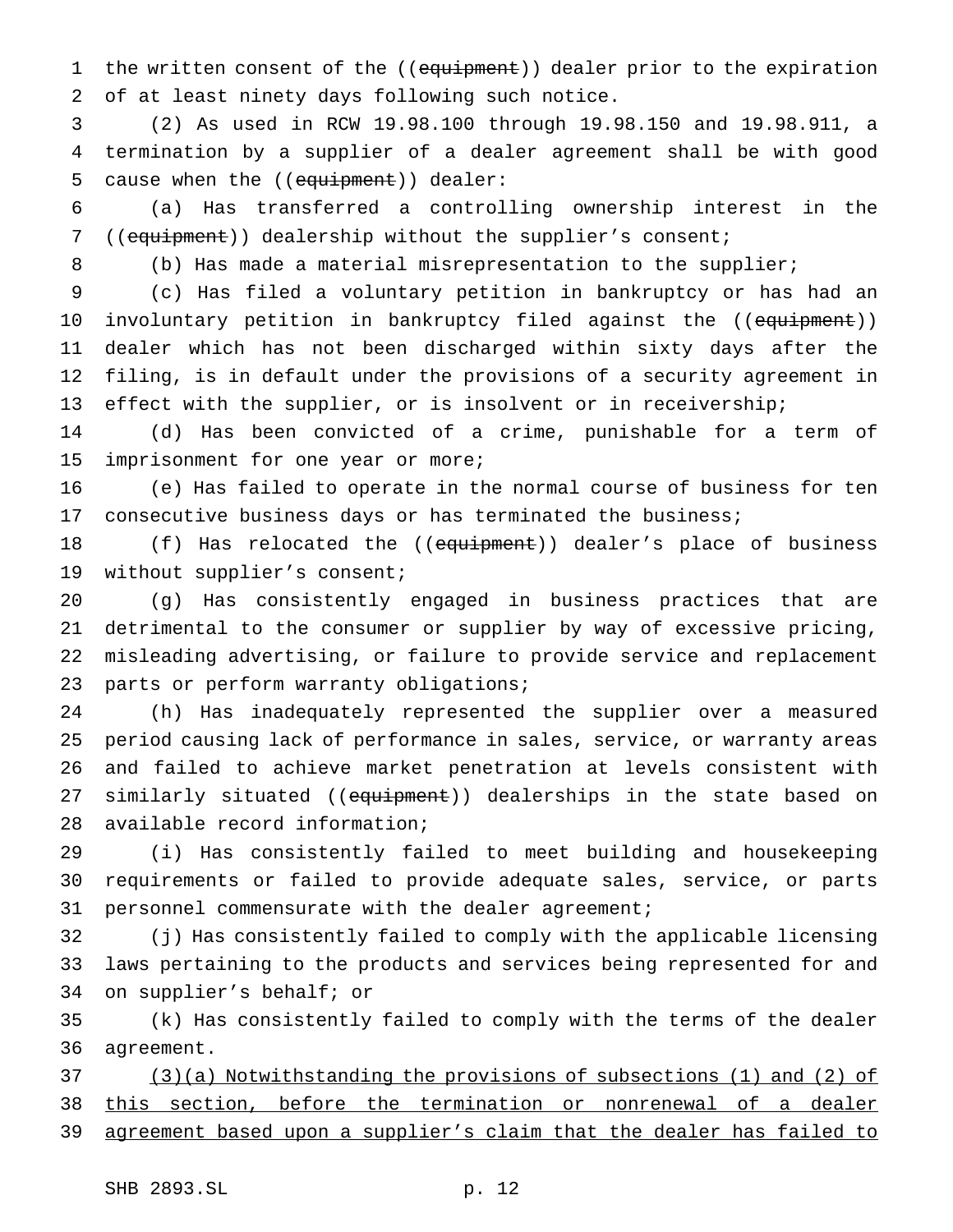meet reasonable marketing criteria or market penetration, the supplier shall provide written notice of its intention at least one year in advance.

 (b) Upon the end of the one-year period established in this subsection (3), the supplier may terminate or elect not to renew the dealer agreement only upon written notice specifying the reasons for determining that the dealer failed to meet reasonable marketing 8 criteria or market penetration. The notice must specify that termination or nonrenewal is effective one hundred eighty days from the date of the notice.

 NEW SECTION. **Sec. 9.** A new section is added to chapter 19.98 RCW to read as follows:

 When a supplier enters into an agreement to establish a new dealer or dealership or to relocate a current dealer or dealership for a particular product line or make of equipment, the supplier must give written notice of such an agreement by certified mail to all existing dealers or dealerships whose assigned area of responsibility is contiguous to the new dealer or dealership location. If no area of responsibility has been assigned then the supplier must give written notice of such an agreement by certified mail to the dealers or dealerships within a seventy-five mile radius of the new dealer location. The supplier must provide in its written notice the following information about the proposed new or relocated dealer or dealership:

(1) The proposed location;

 (2) The proposed date for commencement of operation at the new location; and

 (3) The identities of all existing dealers or dealerships or dealerships whose assigned area of responsibility is contiguous to the new dealer or dealership location. If no area of responsibility has been assigned then the supplier must give written notice of such an agreement by certified mail to the dealers or dealerships located within a seventy-five mile radius of the new dealer location.

 NEW SECTION. **Sec. 10.** A new section is added to chapter 19.98 RCW to read as follows:

 (1) In the event a warranty claim is submitted by a dealer to a supplier while a dealer agreement is in effect, or after the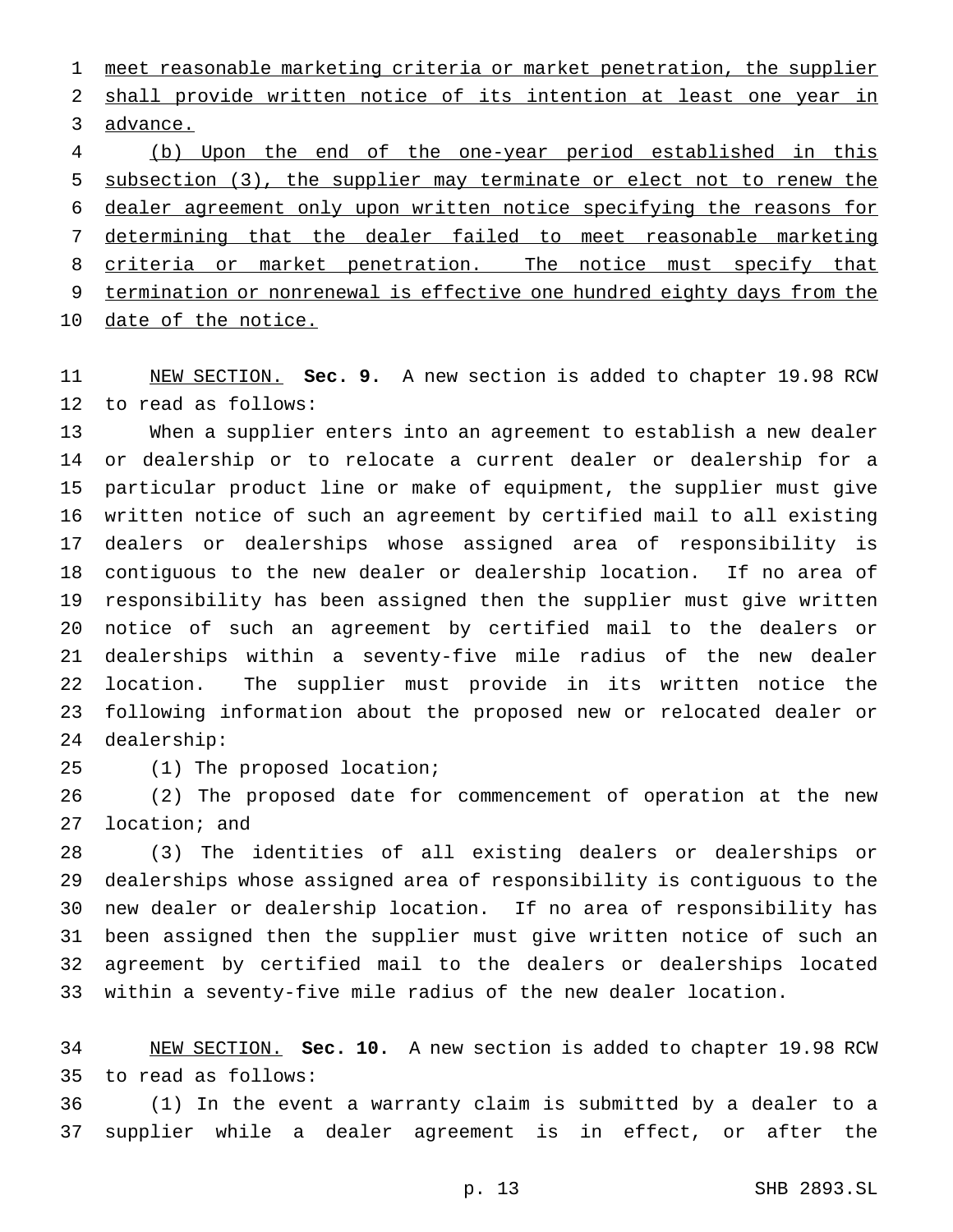termination of a dealer agreement, if the claim is for work performed before the effective date of the dealer agreement termination:

 (a) A supplier shall fulfill any warranty agreement with each of its dealers for labor and parts relative to repairs of equipment covered by the terms of such an agreement.

 (b) The supplier must approve or disapprove, in writing, any claim submitted by a dealer for warranty compensation for labor or parts within thirty days of receipt of such a claim by the supplier.

 (c) The supplier must pay to the submitting dealer any approved dealer claim within thirty days following approval of such a claim.

 (d) If a supplier disapproves a dealer warranty claim, the supplier must state the specific reasons for rejecting the claim in its written notification required by (b) of this subsection.

 (e) A claim that is disapproved by the supplier based upon the dealer's failure to properly follow the procedural or technical requirements for submission of warranty claims may be resubmitted in proper form by the dealer within thirty days of receipt by the dealer of the supplier's notification of such a disapproval.

 (f) A claim that is not specifically disapproved, in writing, by the supplier within thirty days following the supplier's receipt of such a claim is conclusively deemed to be approved and must be paid to the submitting dealer within thirty days following expiration of the notification period established in (b) of this subsection.

 (g) A supplier may audit warranty claims submitted by its dealers for a period of up to one year following payment of the claims, and may charge back to its dealers any amounts paid based upon claims shown by audit to be false. The supplier has the right to adjust claims for errors discovered during the audit, and if necessary, to adjust claims paid in error.

 (2) A supplier must compensate its dealers for warranty claims pursuant to the following schedule:

 (a) Reasonable compensation must be made by the supplier for costs associated with diagnostic work, repair service, parts, and labor that are related to warranted repairs;

 (b) Time allowances for diagnosis and performance of warranty work 36 and service must be adequate for the work being performed;

 (c) The hourly labor rate for which the dealer is compensated may not be less than the rate charged by the dealer for like services provided to nonwarranty customers for nonwarranted service; and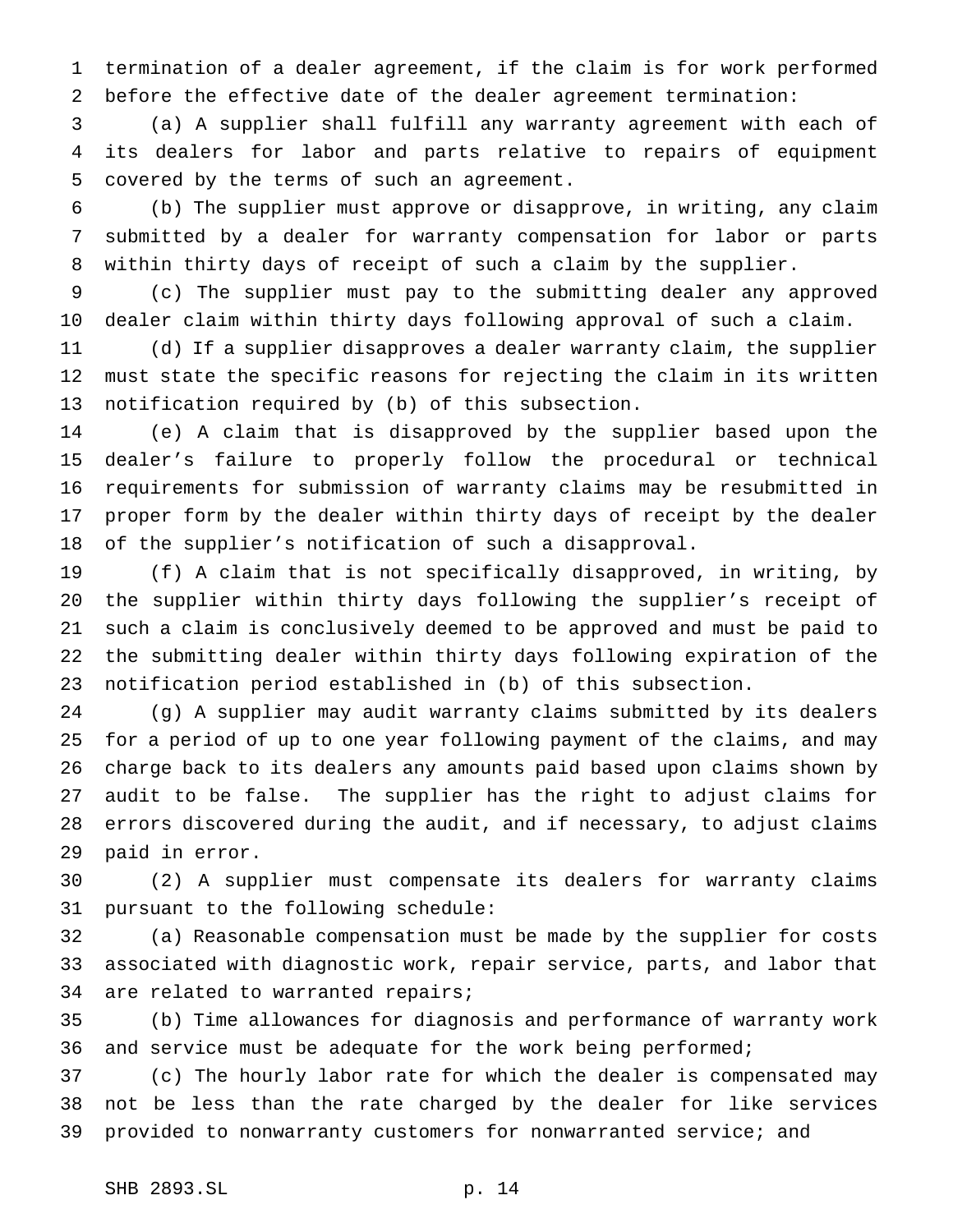(d) Compensation for parts used in the performance of a warranted repair may not be less than the amount paid by the dealer to obtain the parts, plus a reasonable allowance for shipping and handling.

 (3) Notwithstanding the provisions of subsections (1) and (2) of this section, a supplier may withhold payment of a warranty claim as setoff against reasonable obligations otherwise owed by the dealer to the supplier.

 (4) Notwithstanding the provisions of subsection (2) of this section, a dealer may accept the supplier's reimbursement terms and conditions in lieu of the terms and conditions set forth in subsection (2) of this section.

 NEW SECTION. **Sec. 11.** A new section is added to chapter 19.98 RCW to read as follows:

 A supplier may not audit a dealer's records with respect to any warranty claim submitted more than one year before the audit, unless a false claim is disclosed. However, the supplier has the right to audit warranty claims submitted more than one year before the audit when the audit discloses a false claim.

 NEW SECTION. **Sec. 12.** A new section is added to chapter 19.98 RCW to read as follows:

 (1) In the event that the supplier fails to make payment in accordance with the terms of section 10 of this act or violates any other provisions of section 10 or 11 of this act, a dealer may bring an action in a court of competent jurisdiction to obtain payment of a warranty claim submitted to a supplier.

 (2) In the event that the court finds that the supplier has failed to make payment in accordance with the terms of section 10 of this act or has violated any other provisions of section 10 or 11 of this act, the court shall award the dealer costs and reasonable attorneys' fees.

 NEW SECTION. **Sec. 13.** A new section is added to chapter 19.98 RCW to read as follows:

 (1) In the event a supplier requires the dealer to work on equipment to enhance the safe operation of the equipment, the supplier must reimburse the dealer for parts, labor, and transportation of equipment or personnel to perform the work on equipment covered by the requirements of the supplier.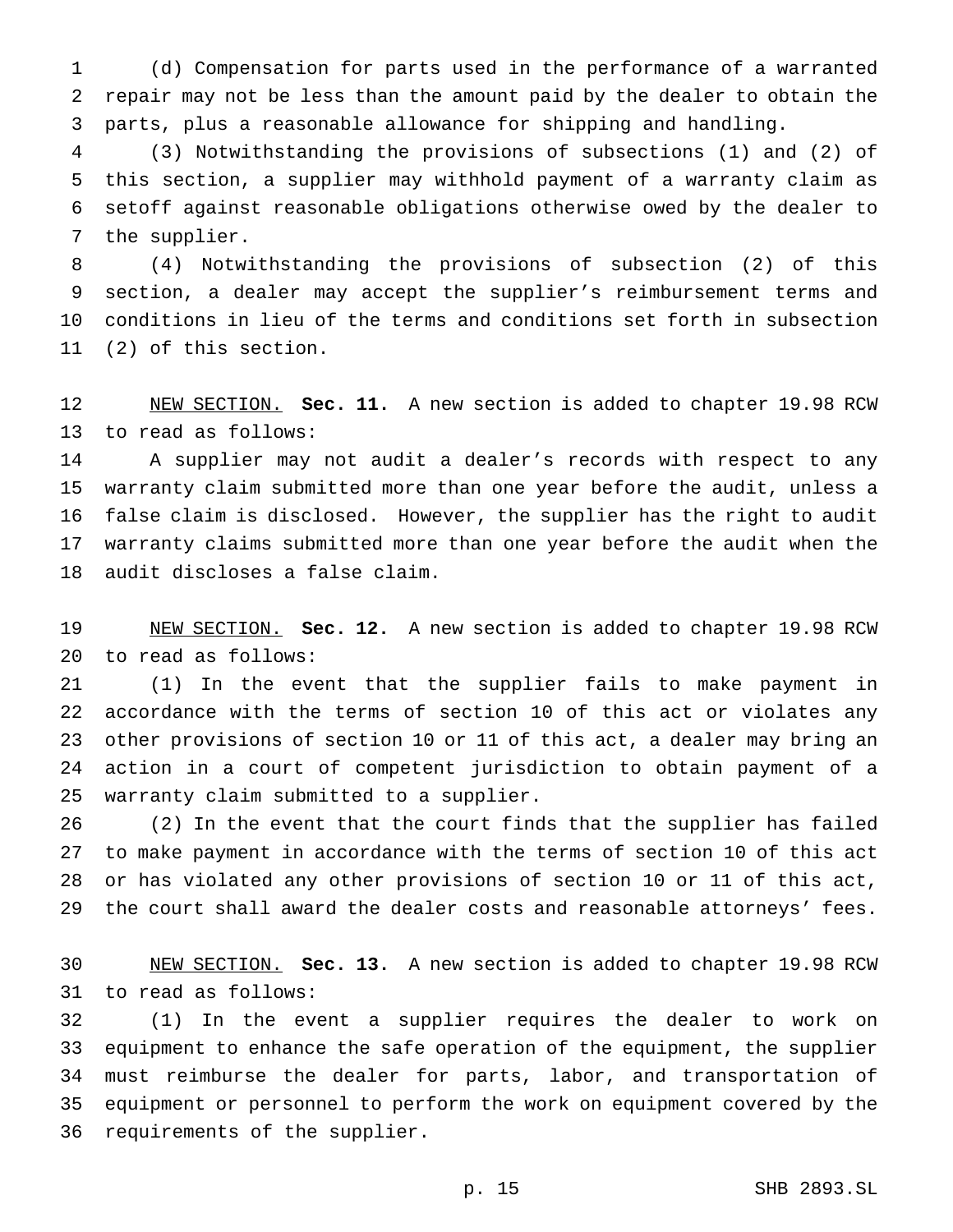(2) In the event a supplier requires the dealer to perform product improvement work on equipment, the supplier must reimburse the dealer for parts and labor.

 (3) For purposes of this section, a supplier must compensate its dealers pursuant to the following schedule:

 (a) The hourly labor rate for which the dealer is compensated may not be less than the rate charged by the dealer for like services provided; and

 (b) Compensation for parts used in the performance of safety enhancements or product improvements as requested by the supplier may not be less than the amount paid by the dealer to obtain the parts, plus a reasonable allowance for shipping and handling.

 (4) Notwithstanding the provisions of subsection (3) of this section, a dealer may accept the supplier's reimbursement terms and conditions in lieu of the terms and conditions set forth in subsection (3) of this section.

 NEW SECTION. **Sec. 14.** A new section is added to chapter 19.98 RCW to read as follows:

 (1) Any party to a dealer agreement aggrieved by the conduct of the other party to the agreement with respect to the provisions of this chapter may seek arbitration of the issues involved in the decision of the other party under the provisions of RCW 7.04.010 through 7.04.210. The arbitration is pursuant to the commercial arbitration rules of the American arbitration association. The findings and conclusions of the arbitrator or panel of arbitrators is binding upon both parties. Upon demand for arbitration by one party, it is presumed for purposes of the provisions of RCW 7.04.010 through 7.04.210 that the parties have consented to arbitration, and that the costs of witness fees and other fees in the case, together with reasonable attorneys' fees, must be paid by the losing party.

 (2) Notwithstanding subsection (1) of this section, any dealer has a cause of action against a supplier for damages sustained by the dealer as a consequence of the supplier's violation of any provisions of RCW 19.98.120 or 19.98.130, together with the actual costs of such action, including reasonable attorneys' fees.

 (3) The dealer may also be granted injunctive relief against unlawful termination, cancellation, nonrenewal, or change in